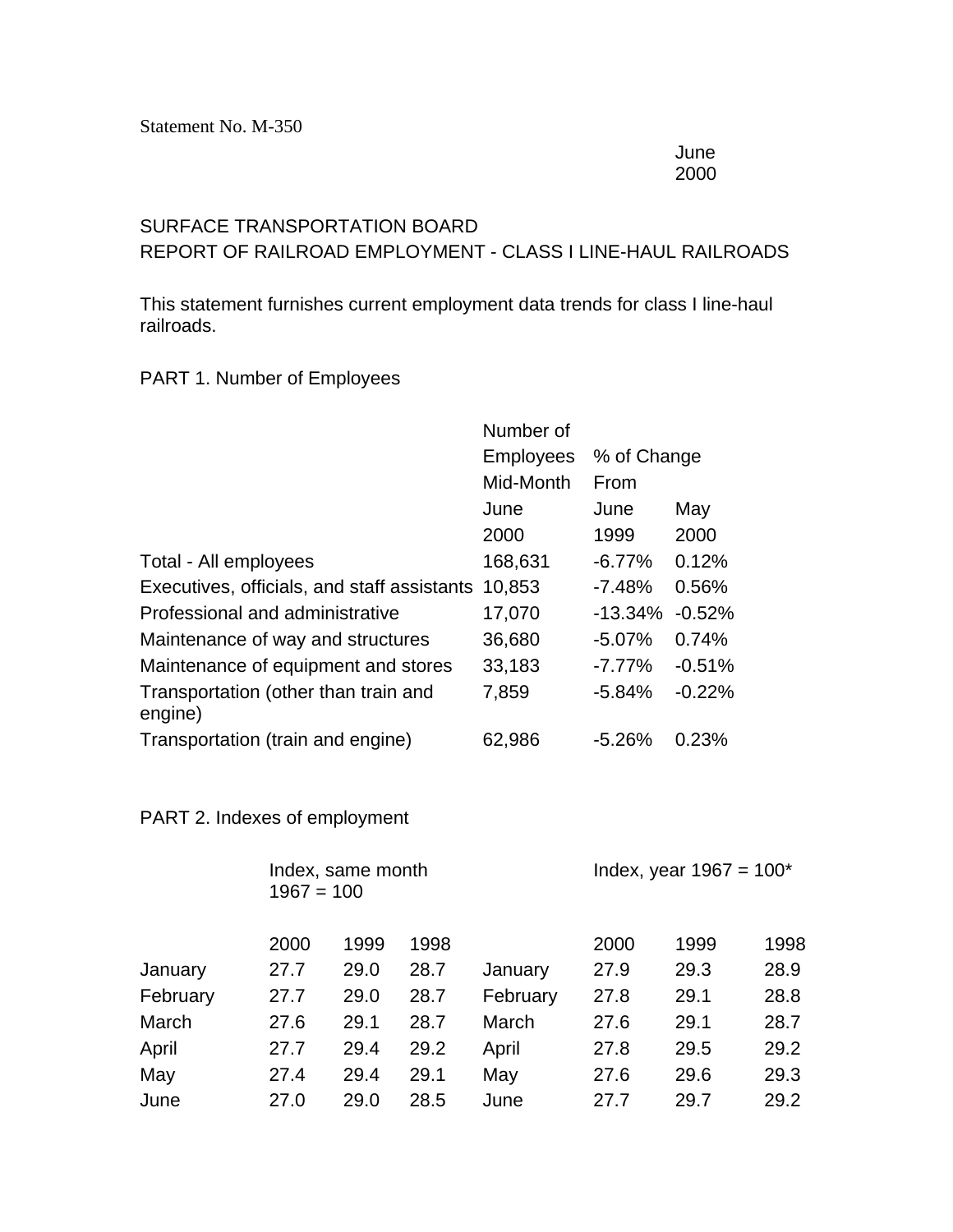| July      | 0.0 | 29.2 | 28.5 | July      | 0.0 | 29.9 | 29.2 |
|-----------|-----|------|------|-----------|-----|------|------|
| August    | 0.0 | 29.4 | 28.8 | August    | 0.0 | 29.9 | 29.2 |
| September | 0.0 | 30.3 | 29.4 | September | 0.0 | 30.1 | 29.3 |
| October   | 0.0 | 30.6 | 30.0 | October   | 0.0 | 30.0 | 29.4 |
| November  | 0.0 | 30.3 | 30.1 | November  | 0.0 | 29.6 | 29.3 |
| December  | 0.0 | 30.5 | 30.2 | December  | 0.0 | 29.5 | 29.3 |

 $*$  Average of 12 months, 1967 = 100

Source: Monthly Report of Number of Employees of Class I Railroads.

| <b>CARRIER</b><br><b>June 2000</b> |        | L <sub>100</sub> | L200         | L 300       | L 400        | L500             | L600   | <b>TOTAL</b> |
|------------------------------------|--------|------------------|--------------|-------------|--------------|------------------|--------|--------------|
| <b>BNSF</b>                        | 130500 | 2,232            | 4,265        | 10,082      | 8,286        | 1,622            | 13,755 | 40,242       |
| <b>CSX</b>                         | 121500 | 1,224            | 4,371        | 6,693       | 6,133        | 1,992            | 13,792 | 34,205       |
| <b>GTW</b>                         | 114900 | 108              | 201          | 422         | 275          | 109              | 628    | 1,743        |
| IC                                 | 124100 | 189              | 403          | 661         | 562          | 178              | 811    | 2,804        |
| <b>KCS</b>                         | 134500 | 172              | 263          | 461         | 301          | 188              | 1,153  | 2,538        |
| <b>NS</b>                          | 117100 | 1,819            | 3,703        | 6,752       | 6,068        | 2,116            | 12,722 | 33,180       |
| <b>SOO</b>                         | 137700 | 118              | 407          | 799         | 478          | 196              | 923    | 2,921        |
| <b>UP</b>                          | 139400 | 4,991            | 3,457        | 10,810      | 11,080 1,458 |                  | 19,202 | 50,998       |
| <b>TOTAL</b>                       |        | 10,853           | 17,070       | 36,680      | 33,1837,859  |                  | 62,986 | 168,631      |
| <b>NRPC</b>                        | 103000 | 1,650            | 5,406        | 3,753       | 6,725        | 3,967            | 4,095  | 25,596       |
|                                    |        | June<br>2000     | June<br>1999 | May<br>2000 |              | % Change<br>Year | Month  |              |

| L 100 | 10,853 11,730 10,793 | -7.48%  0.56%      |  |
|-------|----------------------|--------------------|--|
| L 200 | 17,070 19,698 17,159 | $-13.34\% -0.52\%$ |  |